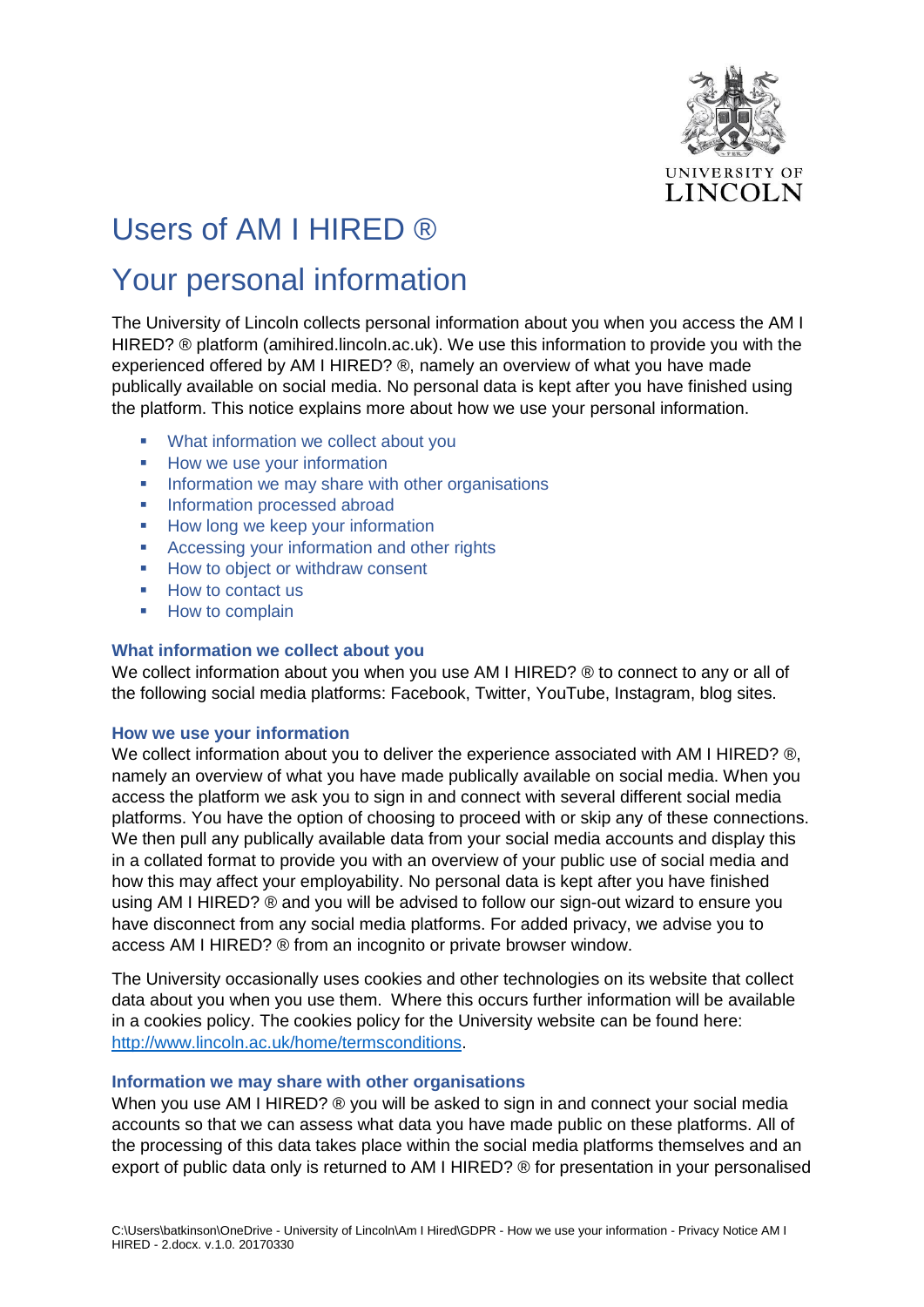final layout. All of this data is stored within the session and once you have navigated away from [http://amihired.lincoln.ac.uk](http://amihired.lincoln.ac.uk/) all data is cleared. For additional privacy we advise you to follow our curated sign-out wizard to guide you through the process of signing out from each social media account you have connected.

- Facebook When you connect AM I HIRED? ® to your Facebook account, it will return to us the content of your most recent public posts along with a link to each post. This information will be displayed on your final layout. If you have included your name or other personal details in the content of your posts, this information may appear in your final layout alongside your username and the name you choose to use on Facebook. Your profile photo and any recent changes you have made to it, may also be displayed. In addition, Facebook will also share with us four of your most liked posts and your most recently uploaded photos and videos if they have been made publically available.
- Twitter When you connect AM I HIRED? ® to your Twitter account, it will return to us a list of your most recent tweets and also four of your most retweeted and most liked tweets. The content of these tweets will be displayed on your final layout. If you have included your name or other personal details in your tweets, they may appear in this layout alongside your twitter name, handle and profile photo.
- YouTube When you connect AM I HIRED? ® to your YouTube account, it will return to us a list of your most recently uploaded videos. This information will be displayed on your final layout. If you have included your name or other personal details in your posts, they may appear in this layout. In addition, if you have any public playlists on your account such as your liked or favourited videos, then the most recent videos from these playlists will also be displayed.
- Instagram When you connect AM I HIRED? ® to your Instagram account, it will return to us a list of your most recent photos and a link to each photo. If you have a private Instagram account then only your profile photo and account name will be returned and displayed. This information will be displayed on your final layout. If you have included your name or other personal details in the title or description of your photos, this information may appear in your final layout.
- Blog sites When you connect AM I HIRED? ® to your blog site, it will return to us a list of your most recent posts and a link to each post. This information will be displayed on your final layout. If you have included your name or other personal details in the content of your posts, they may appear in this layout.

We use a number of suppliers who process personal information on our behalf. These include suppliers of software services. These act strictly on our instructions and must not use the information for their own purposes.

In exceptional circumstances we may be asked to share your information with police or other investigators if it would prevent or detect crime or safeguard a person's wellbeing. Each instance will be judged on its own merit and any sharing of information will be done within the law.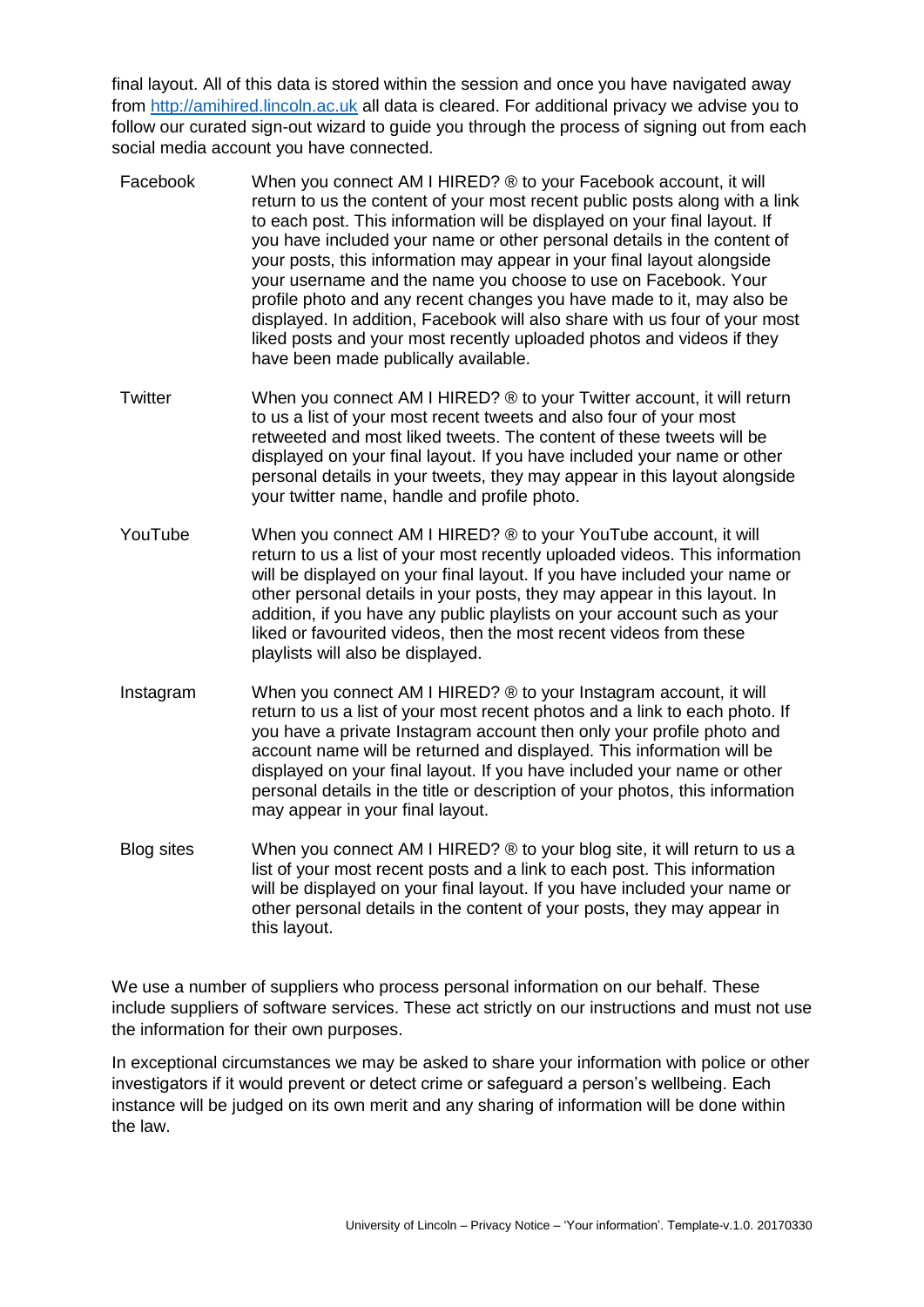#### <span id="page-2-0"></span>**Information processed abroad**

In some circumstances the University may need to transfer your personal data outside the European Economic Area (EEA). If this is the case the University will make every effort to ensure that there are adequate levels of protection and safeguards in place so that your data is handled appropriately and securely in accordance with data protection laws.

#### <span id="page-2-1"></span>**How long we keep your information**

When you are using AM I HIRED? ® any data shared with the platform will only be kept for the length of the session. Once you have navigated away from [http://amihired.lincoln.ac.uk](http://amihired.lincoln.ac.uk/) all data will be cleared. No personal data is retained after you leave the platform and you are encouraged to use our curated sign-out wizard to ensure you sign out of all social media platforms to which you may have connected.

If you return to use AM I HIRED? ® again in the future, you may find that certain pieces of data such as entries that you have made to form boxes on the platform will be retained by your browser for the purpose of quickly completing such forms. This data can be cleared from within your browser settings and is not reflective of AM I HIRED? ®.

If you access additional University services these may keep a record of your contact and will provide you with details of how long they keep your information.

#### <span id="page-2-2"></span>**Accessing your information and other rights**

You have a number of rights relating to your personal information. These include:

**Access** You have the right to request a copy of any personal information we hold about you.

> If you would like a copy of any of your information please contact the Information Compliance team on the details below. The team will process your request within a month.

**Portability** If you have provided information on the basis of your consent or for a contract then you can request a digital copy so you can send it to another organisation.

> To request a copy please contact the Information Compliance team on the details below. The team will process your request within a month.

- **Correction** If any of the information we hold about you is incorrect or incomplete then please let us know. You have the right to have your information corrected so that we hold accurate records about you.
- **Erasure** This is also known as the right to be forgotten. You can request that your personal information is erased if it is no longer necessary for the University to keep it, or you withdraw consent that you have previously provided, or you object and there is no overriding grounds to keep it or if it is unlawful to continue to keep it.
- **Restriction** You can request that the use of your personal information is limited to storage only and that we use it for no other purpose. This applies where you contest the accuracy of the personal information we hold, or our use of the information is unlawful, or we no longer need the information except in relation to legal claims, or you object to the use of your data and we need to verify whether or not our purpose for keeping it overrides the grounds of your objection.